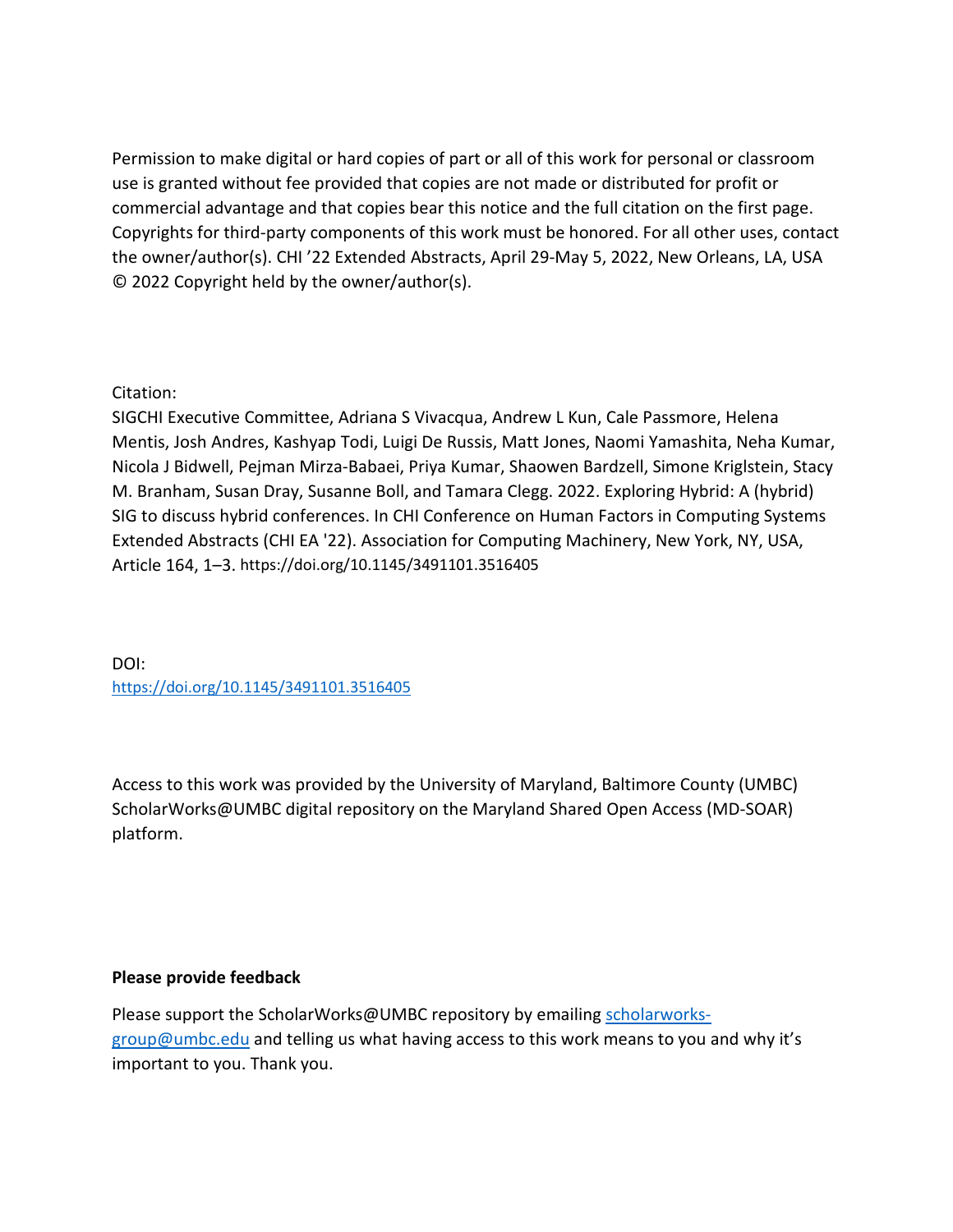# Exploring Hybrid: A (hybrid) SIG to discuss hybrid conferences

SIGCHI Executive **Committee** ACM SIGCHI New York, USA sigchi-ec@acm.org

[Helena Mentis](https://orcid.org/0000-0002-0142-3529) University of Maryland, Baltimore County Baltimore, USA mentis@umbc.edu

[Matt Jones](https://orcid.org/0000-0001-7657-7373) Swansea University Swansea, United Kingdom Matt.Jones@swansea.ac.uk

[Pejman Mirza-Babaei](https://orcid.org/0000-0002-8248-5392) University of Ontario Institute of Technology Oshawa, Canada pejman@uoit.ca

[Stacy M. Branham](https://orcid.org/0000-0003-4894-4070) University of California, Irvine Irvine, CA, USA sbranham@uci.edu

## ABSTRACT

In this special interest group (SIG), we follow up on previous conversations around hybrid models for conferences, conducted in open sessions by the ACM Special Interest Group on Computer-Human Interaction (SIGCHI) Executive Committee (EC). The COVID-19 pandemic led to a sudden shift to virtual conferences; as we start to go back to in-person events, it is important to reflect on the types of events we desire, and design these accordingly. With this SIG, we hope to share experiences from previous conferences (successful or not) and discuss potential solutions to pending issues. This SIG will

CHI '22 Extended Abstracts, April 29-May 5, 2022, New Orleans, LA, USA

© 2022 Copyright held by the owner/author(s). ACM ISBN 978-1-4503-9156-6/22/04.

<https://doi.org/10.1145/3491101.3516405>

[Adriana S. Vivacqua](https://orcid.org/0000-0001-6830-5730) Universidade Federal do Rio de Janeiro Rio de Janeiro, RJ, Brazil avivacqua@ic.ufrj.br

[Josh Andres](https://orcid.org/0000-0001-5882-3139) The Australian National University Canberra, Australia josh.andres@anu.edu.au

Naomi Yamashita NTT Communication Science Laboratories Keihanna, Japan naomiy@acm.org

[Priya C. Kumar](https://orcid.org/0000-0001-9244-7915) Pennsylvania State University University Park, USA priya.kumar@psu.edu

[Susan Dray](https://orcid.org/0000-0001-6941-4939) Dray & Associates Minneapolis, MN, USA susan.dray@dray.com

[Andrew L. Kun](https://orcid.org/0000-0001-9756-7748) University of New Hampshire Durham, NH, USA andrew.kun@unh.edu

[Kashyap Todi](https://orcid.org/0000-0002-6174-2089) SIGCHI New York, NY, USA kashyap.todi@gmail.com

Neha Kumar Georgia Institute of Technology Atlanta, GA, USA neha.kumar@gatech.edu

[Shaowen Bardzell](https://orcid.org/0000-0001-7596-9244) Pennsylvania State University University Park, PA, USA sbardzell@psu.edu

[Susanne Boll](https://orcid.org/0000-0003-4293-1623) University of Oldenburg Oldenburg, Germany Susanne.Boll@informatik.uniodenburg.de

Cale Passmore University of Saskatchewan Saskatoon, SK, Canada cale.passmore@usask.ca

[Luigi De Russis](https://orcid.org/0000-0001-7647-6652) Politecnico di Torino Torino, Italy luigi.derussis@polito.it

[Nicola J. Bidwell](https://orcid.org/0000-0002-4284-2180) International University of Management Windhoek, Namibia Aalborg University Copenhagen, Denmark nic.bidwell@gmail.com

[Simone Kriglstein](https://orcid.org/0000-0001-7817-5589) Masaryk University Brno, Czech Republic AIT Austrian Institute of Technology GmbH Vienna, Austria kriglstein@mail.muni.cz

[Tamara Clegg](https://orcid.org/0000-0001-6558-6944) University of Maryland College Park, USA tclegg@umd.edu

be led by VP at Large Adriana S. Vivacqua, with the participation of other EC members.

## CCS CONCEPTS

## • Human-centered computing;

## **KEYWORDS**

hybrid, conferences, sustainability, design

#### ACM Reference Format:

SIGCHI Executive Committee, Adriana S. Vivacqua, Andrew L. Kun, Cale Passmore, Helena Mentis, Josh Andres, Kashyap Todi, Luigi De Russis, Matt Jones, Naomi Yamashita, Neha Kumar, Nicola J. Bidwell, Pejman Mirza-Babaei, Priya C. Kumar, Shaowen Bardzell, Simone Kriglstein, Stacy M. Branham, Susan Dray, Susanne Boll, and Tamara Clegg. 2022. Exploring Hybrid: A (hybrid) SIG to discuss hybrid conferences. In CHI Conference on Human Factors in Computing Systems Extended Abstracts (CHI '22 Extended Abstracts), April 29-May 5, 2022, New Orleans, LA, USA. ACM, New York, NY, USA, [3](#page-3-0) pages.<https://doi.org/10.1145/3491101.3516405>

Permission to make digital or hard copies of part or all of this work for personal or classroom use is granted without fee provided that copies are not made or distributed for profit or commercial advantage and that copies bear this notice and the full citation on the first page. Copyrights for third-party components of this work must be honored. For all other uses, contact the owner/author(s).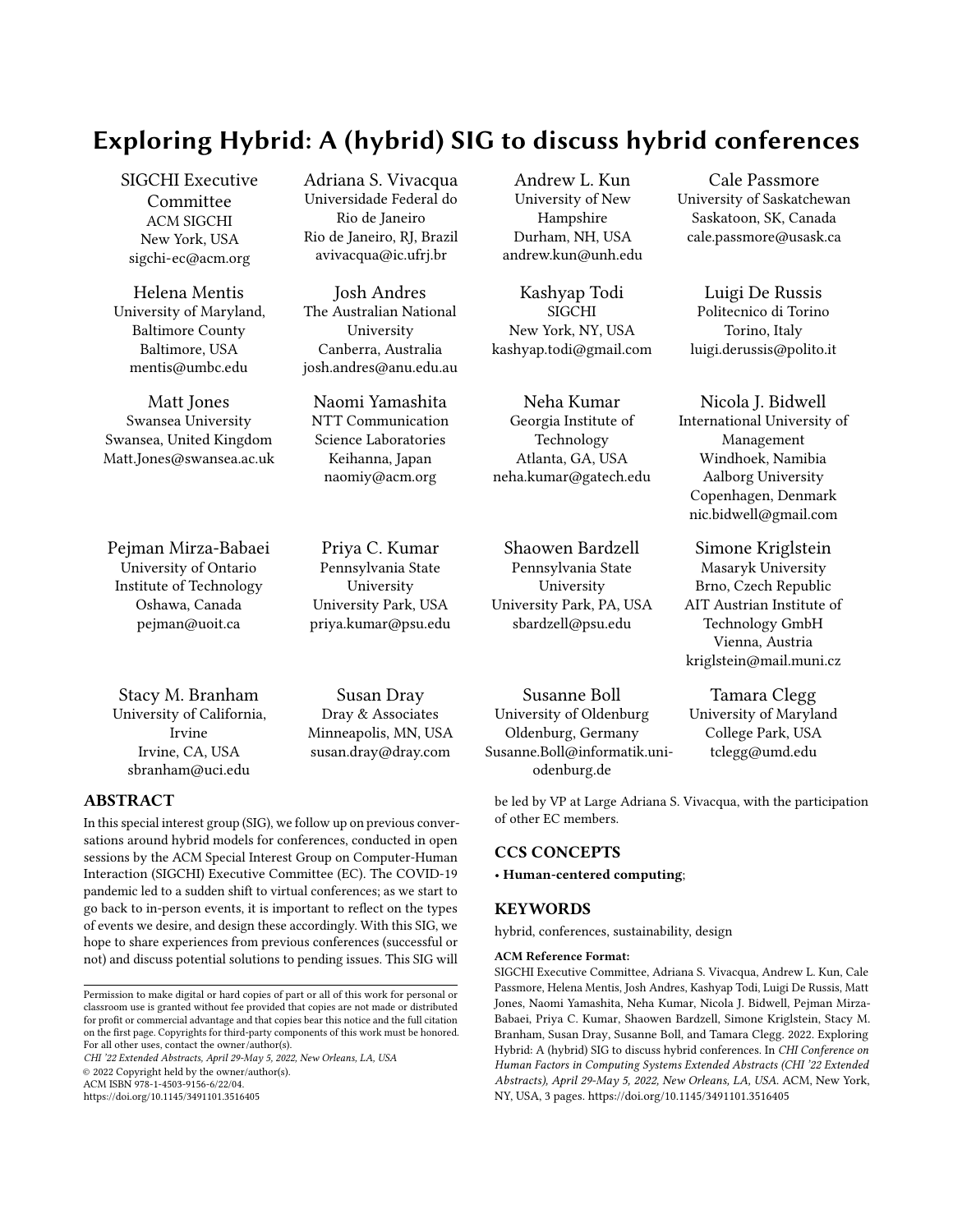## 1 INTRODUCTION

The recent COVID-19 pandemic led to a switch to virtual formats on many fronts, and academic conferences were no exception. Since early 2020, conferences large and small have been trying different formats for their meetings, redesigning experiences and experimenting with different solutions and technologies to create their online experiences. This generated new possibilities for participation and engagement without the need to travel to a physical site. The situation also created new challenges as well known-formats were adapted to a virtual mode, which led to some innovative solutions.

This special interest group (SIG) follows on ACM Special Interest Group on Computer-Human Interaction (SIGCHI) Executive Committee's previous discussions on hybrid formats  $^1,$  $^1,$  $^1,$  where concerns and priorities for the transition to hybrid were discussed. After almost two years of virtual experiences, there are new expectations about conference accessibility, and it seems important to reflect on and discuss the challenges and opportunities, including accessibility, connectivity, time zone coordination, language, networking and socializing, to name a few.

## 2 GOALS AND PROPOSAL

We would like to engage the community in designing hybrid conference experiences, considering hybrid conferences might become the default configuration in the near future. Each attendance type has its own pros and cons, permissions, restrictions, and long-term consequences. Each attendance type has groups it serves better, serves worse, and larger systemic factors at play. It's important to come together to serve our own community in the best possible way. Where there is relative unity around hybrid conferences being a better option, we are seeing tensions and concerns around "how" hybrid conferences could be done. In previous sessions, we have uncovered tensions around ways that hybrid conferences can increase some inequities while reducing others.

We also intend to extend discussion to consider how hybrid models perform in relation to increasing expectations and requirements for more environmentally sustainable conferencing. Reduced carbon emissions is a much needed outcome for conferencing that involve less air travel in particular; however, online platforms are not without their own carbon costs [\[4\]](#page-3-1). We invite contributions that will sensitize the discussion to the issues that must be accounted for in modeling sustainability performance and the solutions that offer potential to address these.

Our goals with this SIG are to:

- Collect challenges and experiences from organizers and participants and reflect upon them
- Brainstorm mechanisms for creating positive hybrid conference experiences that can be experimented in upcoming conferences, including a discussion on networking and socializing, which is a frequently mentioned issue
- Create a list of upcoming "hybrid trials" that we can pay close attention to

To achieve these goals, some pre-SIG preparation will be necessary, and we are planning on collecting experiences and curating this information beforehand, to make the SIG time more productive.

Many online experiences have a tendency to replicate existing in-person models, and we see a unique opportunity to rethink the conference experience, its purpose and dynamics. Thus, we would like to continue the discussions on forms of participation, emphasizing the experiences of recent conferences (both virtual and hybrid) and plans for upcoming ones. In this SIG we will dedicate time to reflect on what worked/didn't work and to plan for novel experiences, thinking about new conference dynamics and possibilities. Conferences will be encouraged to share their experiences during the SIG and formalize them as blog posts if they haven't done so already.

In the spirit of the theme, this SIG will be held in hybrid mode (if possible) including synchronous interaction with remote participants, multi-site engagements and other configurations that enable wider participation. Experimenting with alternative settings should be a learning experience for participants, generating greater awareness of problems that need to be addressed, and should help us push the boundaries of events. Considering CHI 2022 will be a hybrid conference, the SIG will at the very least offer a link to the conference platform where people who are not able to attend the event in person can participate.

Researchers have been exploring hybrid configurations for many years now. Some have stated that the remote experience will never be equal to the in-person experience, but also that new experiences should be designed, taking advantage of technology [\[1\]](#page-2-1). More recently, workshops on hybridity have been held [\[2\]](#page-2-2)[\[3\]](#page-2-3), to discuss hybrid configurations both at work and at conferences. To further the discussion on the topic, we will invite organizers of these workshops to join us and summarize their discussions and conclusions, focusing on configurations that could be attempted at conferences. We will also invite organizers of recent hybrid conferences (e.g., RecSys) to share their experiences.

## 3 CONCLUSION

In this SIG, we bring together conference organisers and participants from all experience levels, backgrounds, and conference sizes to learn from their experiences. We believe gathering their learnings is of the utmost importance for SIGCHI today due to the rapid changes in conference delivery, user expectations, impacts on accessibility, and opportunities for synchronous and asynchronous collaboration. Our goal with this SIG is to create a space to build on the collective intellect to synthesise the learnings and inform future best-in-class conference experiences. As one of the outcomes, we expect to write a summary article for ACM Interactions<sup>[2](#page-2-4)</sup>.

## **REFERENCES**

- <span id="page-2-1"></span>[1] Jim Hollan and Scott Stornetta. 1992. Beyond Being There. In Proceedings of the SIGCHI Conference on Human Factors in Computing Systems (Monterey, California, USA) (CHI '92). Association for Computing Machinery, New York, NY, USA, 119–125.<https://doi.org/10.1145/142750.142769>
- <span id="page-2-2"></span>[2] Matti Nelimarkka, Giulio Jacucci, Antti Salovaara, Steven Dow, Kenton O'Hara, Louise Barkhuus, and Joel Fischer. 2018. Hybrid Events: Mediating Collocated Participation. In Companion of the 2018 ACM Conference on Computer Supported Cooperative Work and Social Computing (Jersey City, NJ, USA) (CSCW '18). Association for Computing Machinery, New York, NY, USA, 455–462. [https:](https://doi.org/10.1145/3272973.3273011) [//doi.org/10.1145/3272973.3273011](https://doi.org/10.1145/3272973.3273011)
- <span id="page-2-3"></span>[3] Thomas Neumayr, Banu Saatçi, Mirjam Augstein, Hans-Christian Jetter, Clemens Nylandsted Klokmose, Gabriele Anderst-Kotsis, and Sean Rintel. 2019.

<span id="page-2-0"></span><sup>1</sup><https://nehakumar.medium.com/6215365d9a4>

<span id="page-2-4"></span><sup>2</sup><https://interactions.acm.org/>